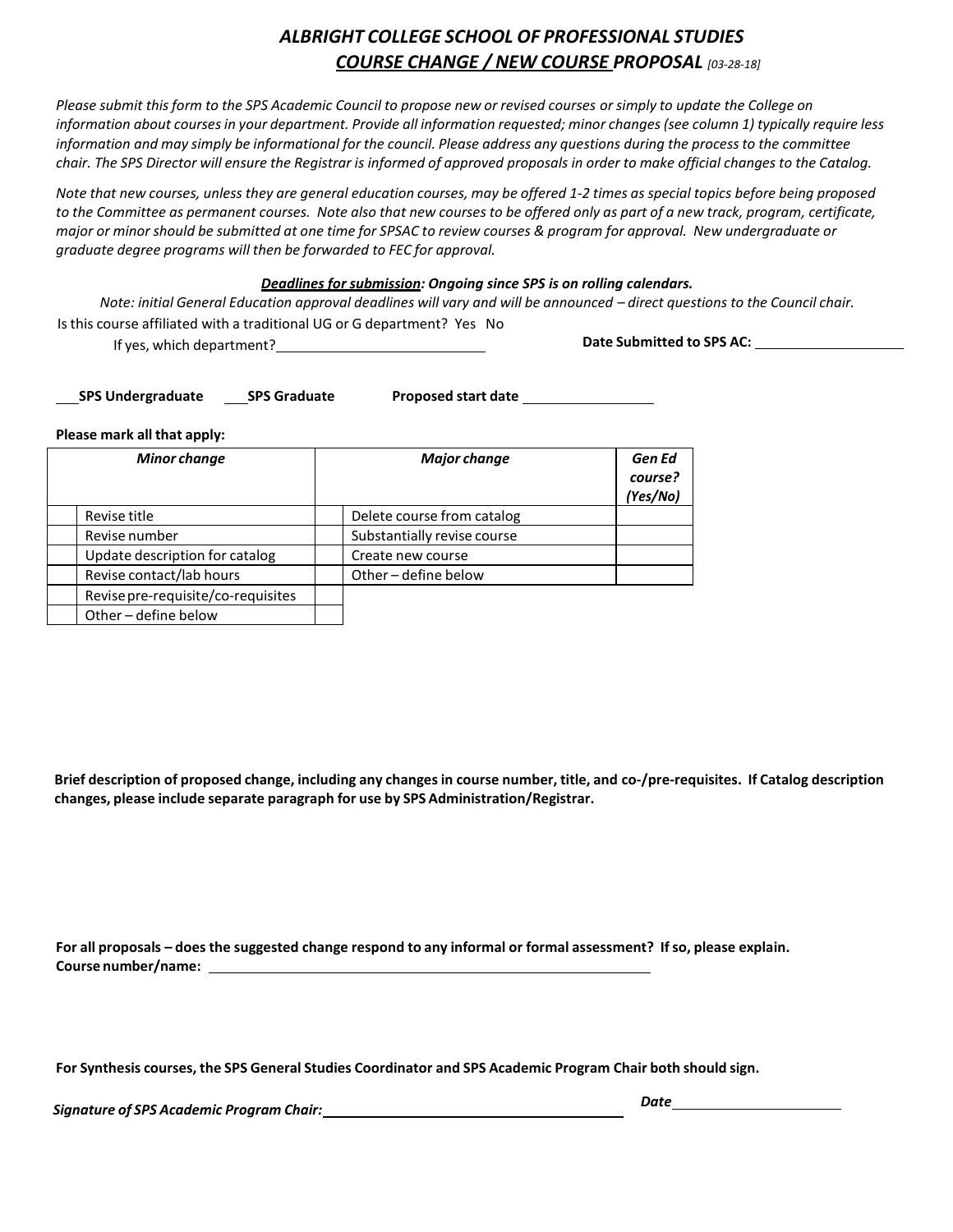## **FOR MAJOR CHANGES – COURSE DELETIONS, SUBSTANTIAL REVISIONS, OR NEW COURSES:**

**Type of credit for the course (check all that apply): open elective; requirement for major,minor, track, certificate; generalstudies**

## If your proposal concerns a general studies course, please refer to section D and E in addition to either A, B, or C.

## **A. If this is a proposal to DELETE a course, please addressthe following:**

- 1. What is the rationale for the change? Include 5-year enrollment data for the course (from the Registrar).
- 2. What is the anticipated impact, if any, on your department's existing curricula, rotations, and staffing and on other departments or interdisciplinary curricula – report on your consultation with relevant chairs. Attach a revised departmental advising if existing programs are affected.

# **B. If thisis a proposal to substantially REVISE a course, please addressthe following:**

- 1. Describe the change in content and itsrationale along with any new or revised assessment methods; discuss any new library, technology, or facilities needs entailed.
- 2. What is the anticipated impact, if any, on your department's curricula, rotations, and staffing and on other departments or interdisciplinary curricula – report on your consultation with relevant chairs. Attach a revised departmental advising sheet if existing programs are affected.

## **C. If this is a proposal to CREATE a course, please address the following:**

- 1. Previous history and enrollments of this course as a special topics course, if offered before (from the Registrar).
- 2. What content will the course cover? include a syllabus with, at minimum, student learning goals and outcomes, a tentative schedule of topics and readings, modes of instruction (discussion, lecture, seminar, etc.), expectations for students, evaluation/assessment measures, and how the "fourth hour of quality" is addressed. If writing is a significant component, addressthe kinds and amounts of writing required and your approach to the writing process.
- 3. What is the anticipated impact, if any, on your department's curricula, rotations, and staffing and on other departments or interdisciplinary curricula – report on your consultation with relevant chairs. Attach a revised departmental advising sheet for all affected programs and a 5-year rotation and staffing plan for the course.
- 4. What new library, instructional technology, classroom orspecial equipment needs are entailed by the course?
- 5. If this is a proposal for a new IDS course (not a general education Synthesis course), what disciplinary perspectives does the course include? How do the objectives, assignments, and class projects reflect its interdisciplinarity? How will the students be asked to integrate the material and demonstrate an awareness of the differences in disciplinary assumptions?
- 6. If this is a proposal for a new IDS course (not a general education Synthesis course), will the course be team-taught? If not, what is your background in dealing with all disciplinary perspectives? Do you plan to invite guest lecturers or to find other ways of enriching the interdisciplinary nature of the course?

# D. If this proposal seeks approval for General Education status for a course, please respond, in addition to the relevant section **above, to the questions/criteria in the relevant section below.**

# **FOUNDATIONS**

How does this course introduce students to the discipline's larger area of study (i.e. Fine Arts, Humanities, Natural Sciences, Quantitative Reasoning, Social Sciences) and its ways of approaching knowledge? *(Note: departments and instructors will characterize the "ways of knowing" that they think typify their area of study.)*

## **CONNECTIONS**

How will studentslearn about other groups either in a local, regional or global context? "Groups" can be defined in many ways, e.g., in the context of race, gender, nationality, ideology, socioeconomic class, sexual orientation, spirituality ecological communities, etc.

How doesthe proposed course foster a broader perspective of different traditions and values?

How will students be challenged to understand the historical context for difference as defined in the course?

If your proposed Connections course seeks designation for global content, how will students be required to demonstrate an understanding of global interdependence? How will students critically analyze how regions and groups influence each other in a global setting?